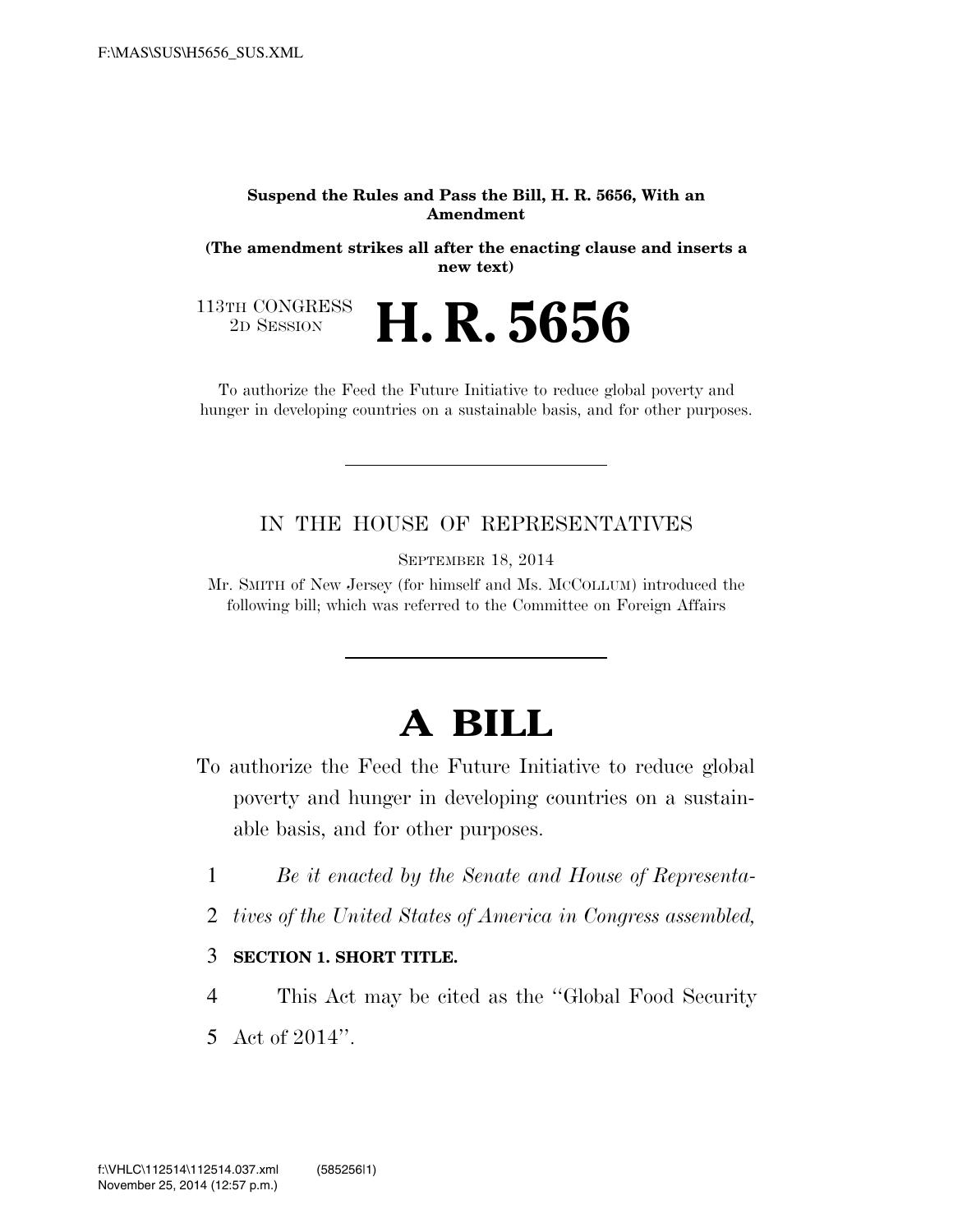$\mathfrak{D}$ 

### **SEC. 2. STATEMENT OF POLICY OBJECTIVES; SENSE OF CONGRESS.**

 (a) STATEMENT OF POLICY OBJECTIVES.—It is in the national security interest of the United States to pro- mote global food security and nutrition, consistent with national food security investment plans, which is rein-forced through programs, activities, and initiatives that—

 (1) accelerate inclusive, agricultural-led eco- nomic growth that reduces global poverty, hunger, and malnutrition, particularly among women and children;

 (2) increase the productivity, incomes, and live- lihoods of small-scale producers, especially women, by working across agricultural value chains and ex- panding producer access to local and international markets;

 (3) build resilience to food shocks among vul- nerable populations and households while reducing reliance upon emergency food assistance;

 (4) create an enabling environment for agricul- tural growth and investment, including through the promotion of secure and transparent property rights; (5) improve the nutritional status of women and children, with a focus on reducing child stunt-ing, including through the promotion of highly nutri-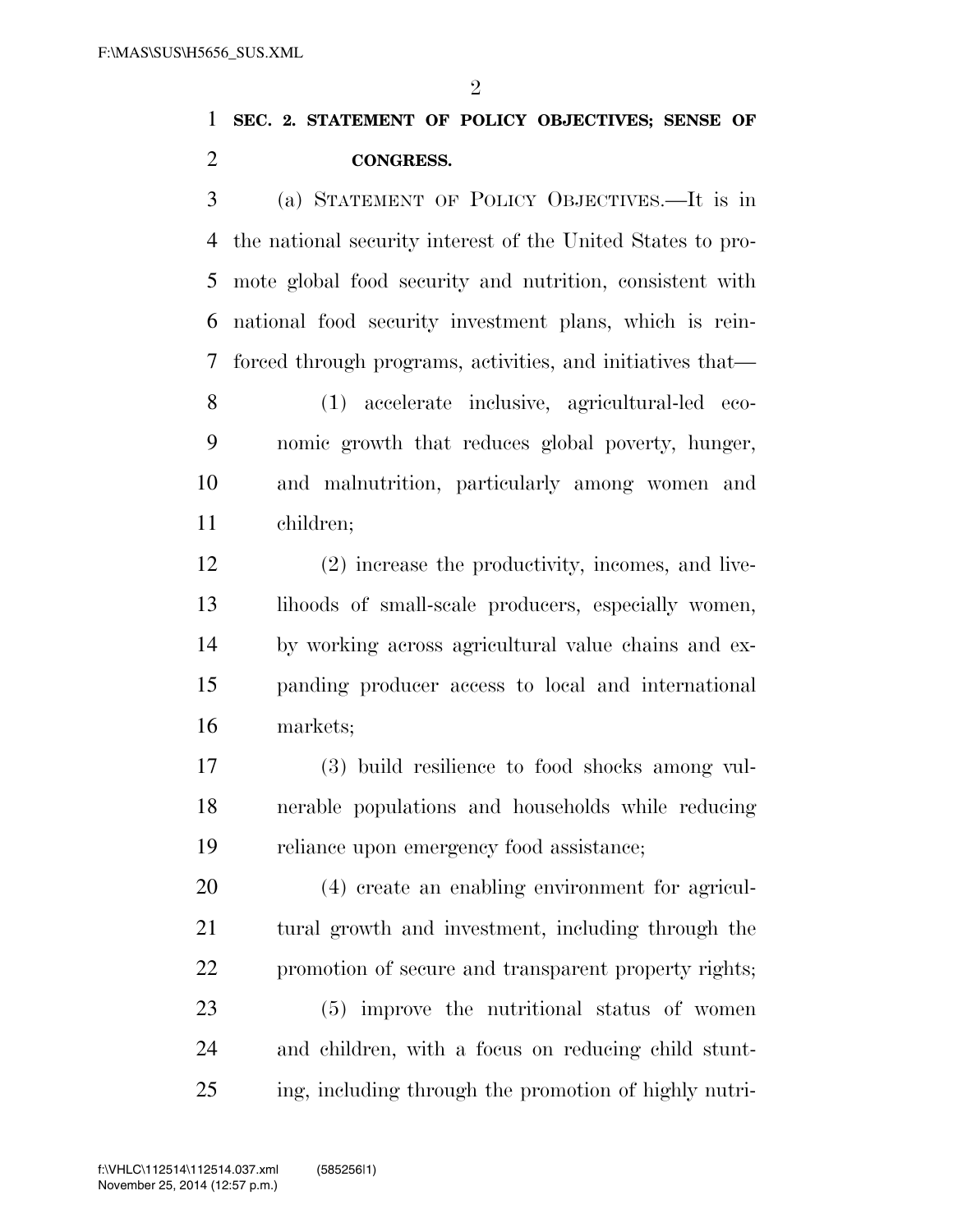| $\mathbf{1}$   | tious foods, diet diversification, and nutritional be-      |
|----------------|-------------------------------------------------------------|
| $\overline{2}$ | haviors that improve maternal and child health;             |
| 3              | (6) align with and leverage broader United                  |
| $\overline{4}$ | States investments in trade, economic growth,               |
| 5              | science and technology, maternal and child health,          |
| 6              | and water, sanitation, and hygiene; and                     |
| 7              | (7) ensure the effective use of United States               |
| 8              | taxpayer dollars to further these objectives.               |
| 9              | (b) SENSE OF CONGRESS.—It is the sense of the               |
| 10             | Congress that the President, in providing assistance to im- |
| 11             | plement the Global Food Security Strategy, should—          |
| 12             | (1) coordinate, through a whole-of-government               |
| 13             | approach, the efforts of relevant Federal depart-           |
| 14             | ments and agencies to implement the Global Food             |
| 15             | Security Strategy;                                          |
| 16             | (2) utilize, to the extent possible, open and               |
| 17             | streamlined solicitations to allow for the participa-       |
| 18             | tion of a wide range of implementing partners via           |
| 19             | the most appropriate contracting mechanism; and             |
| 20             | (3) continue to strengthen existing partnerships            |
| 21             | between developing country institutions of agricul-         |
| 22             | tural sciences with universities in the United States,      |
| 23             | with a focus on building the capacities of developing       |
| 24             | nation universities in agriculture.                         |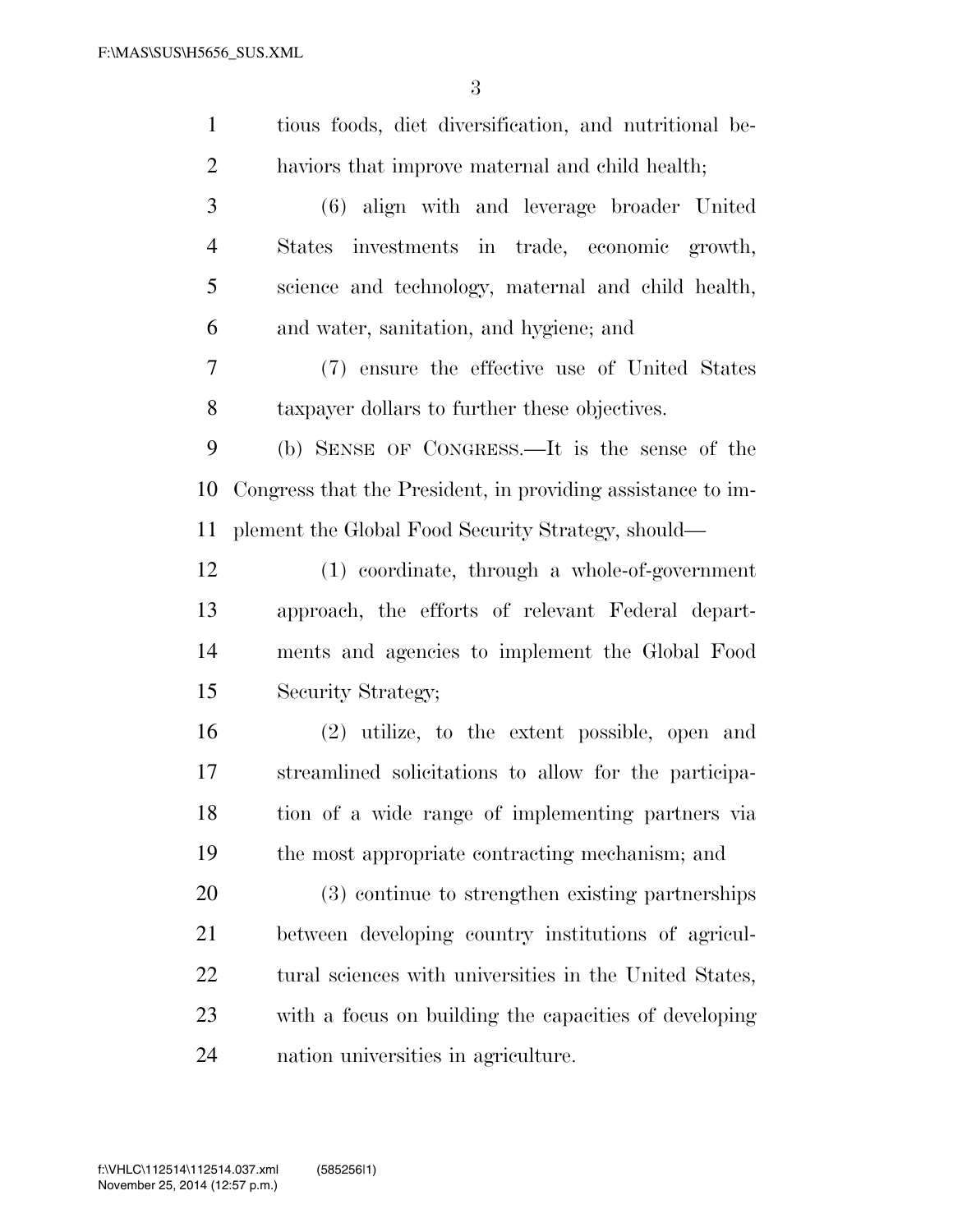### **SEC. 3. DEFINITIONS.**

| 2 |  | In this Act: |
|---|--|--------------|
|   |  |              |

| 3              | (1) AGRICULTURE.—The term "agriculture"              |
|----------------|------------------------------------------------------|
| $\overline{4}$ | means crops, livestock, fisheries, and forestries.   |
| 5              | (2) APPROPRIATE CONGRESSIONAL COMMIT-                |
| 6              | TEES.—The term "appropriate congressional com-       |
| 7              | mittees" means—                                      |
| 8              | (A) the Committee on Foreign Relations of            |
| 9              | the Senate;                                          |
| 10             | (B) the Committee on Agriculture, Nutri-             |
| 11             | tion, and Forestry of the Senate;                    |
| 12             | (C) the Committee on Appropriations of               |
| 13             | the Senate;                                          |
| 14             | (D) the Committee on Foreign Affairs of              |
| 15             | the House of Representatives;                        |
| 16             | (E) the Committee on Agriculture of the              |
| 17             | House of Representatives; and                        |
| 18             | (F) the Committee on Appropriations of               |
| 19             | the House of Representatives.                        |
| 20             | (3) FEED THE FUTURE INNOVATION LABS.-                |
| 21             | The term "Feed the Future Innovation Labs"           |
| 22             | means research partnerships led by United States     |
| 23             | universities that advance solutions to reduce global |
| 24             | hunger, poverty, and malnutrition.                   |
| 25             | (4) GLOBAL FOOD SECURITY STRATEGY.—The               |
| 26             | term "Global Food Security Strategy" means the       |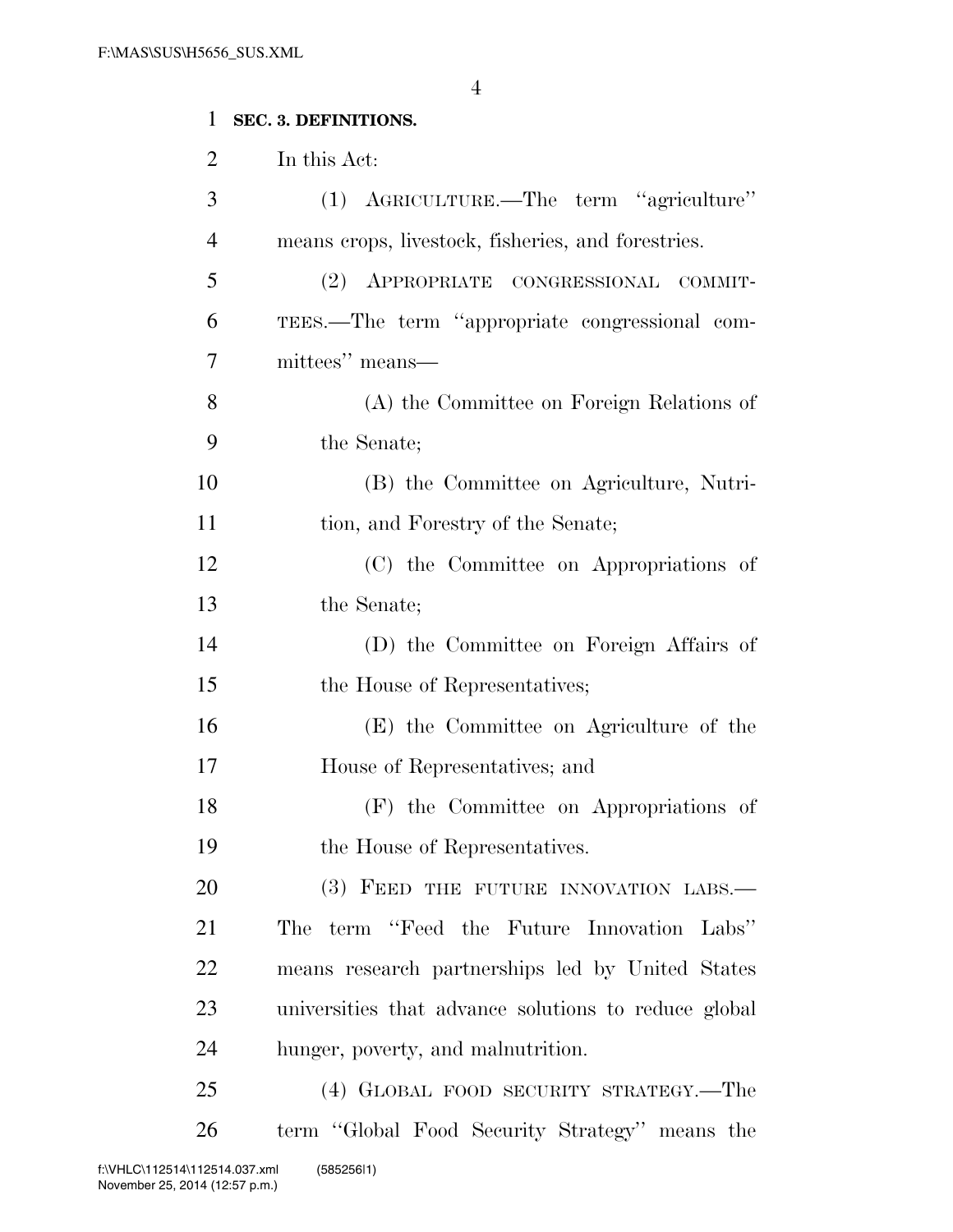strategy developed and implemented pursuant to sec-2 tion  $4(a)$ .

 (5) FOOD AND NUTRITION SECURITY.—The term ''food and nutrition security'' means access to, and availability, utilization, and stability of, suffi- cient food to meet caloric and nutritional needs for an active and healthy life.

 (6) MALNUTRITION.—The term ''malnutrition'' means poor nutritional status caused by nutritional deficiency or excess.

 (7) RESILIENCE.—The term ''resilience'' means the ability of people, households, communities, coun- tries, and systems to mitigate, adapt to, and recover from shocks and stresses to food security in a man- ner that reduces chronic vulnerability and facilitates inclusive growth.

 (8) RELEVANT FEDERAL DEPARTMENTS AND AGENCIES.—The term ''relevant Federal depart- ments and agencies'' means the United States Agen- cy for International Development, the Department of Agriculture, the Department of Commerce, the De- partment of State, the Department of the Treasury, the Millennium Challenge Corporation, the Overseas Private Investment Corporation, the Peace Corps, the Office of the United States Trade Representa-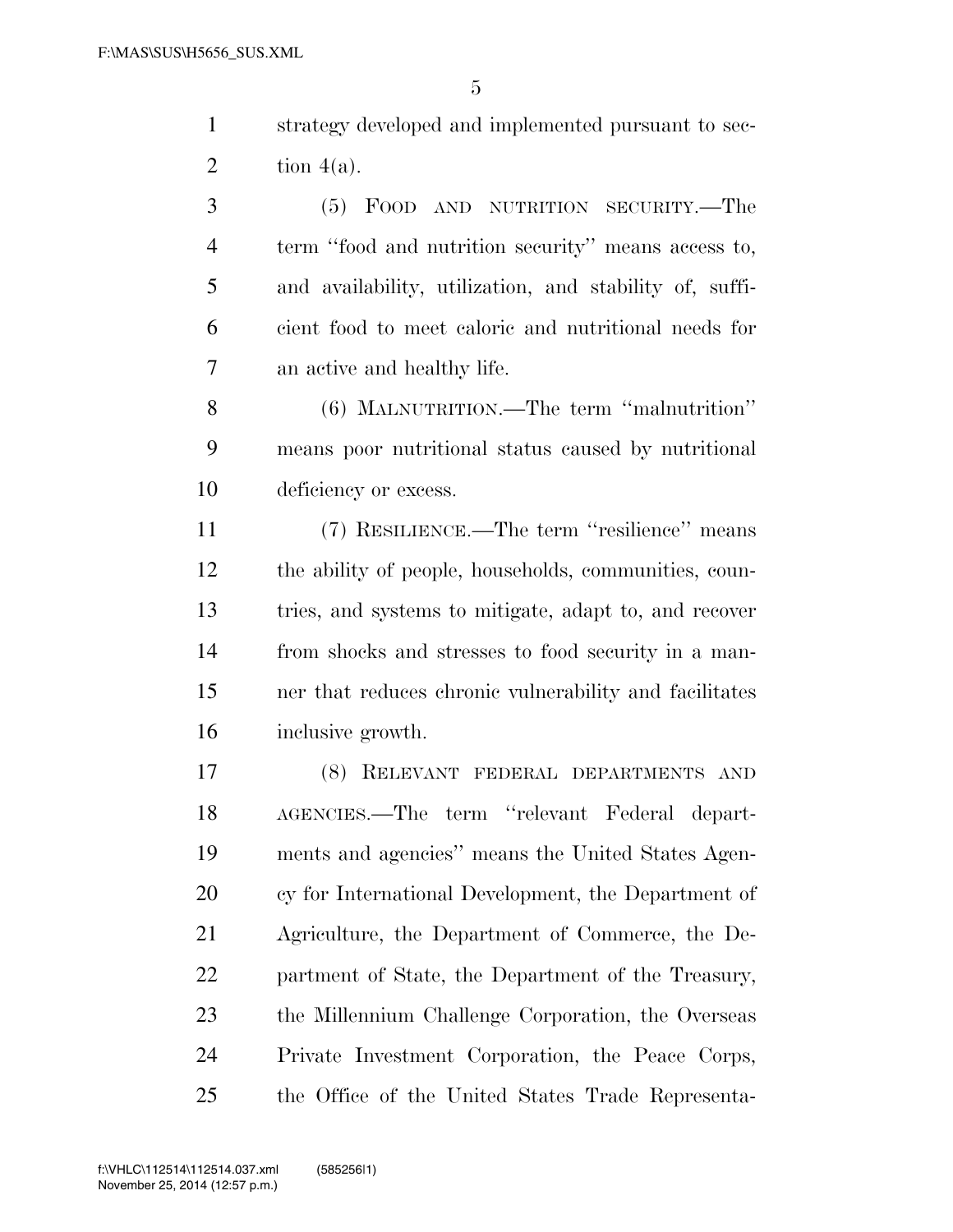tive, the United States African Development Foun- dation, the United States Geological Survey, and any other department or agency specified by the President for purposes of this section.

 (9) SMALL-SCALE PRODUCER.—The term ''small-scale producer'' means farmers, pastoralists, foresters, and fishers that have a low-asset base and limited resources, including land, capital, skills and labor, and, in the case of farmers, typically farm on fewer than 5 hectares of land.

## **SEC. 4. COMPREHENSIVE GLOBAL FOOD SECURITY STRAT-EGY.**

 (a) STRATEGY.—The President shall coordinate the development and implementation of a United States whole-of-government strategy to accomplish the policy ob-16 jectives set forth in section  $2(a)$ , which shall—

 (1) support and be aligned with country-owned agriculture, nutrition, and food security policy and investment plans developed with input from relevant governmental and nongovernmental sectors within partner countries and regional bodies, including rep- resentatives of the private sector, agricultural pro- ducers, including women and small-scale producers, international and local civil society organizations,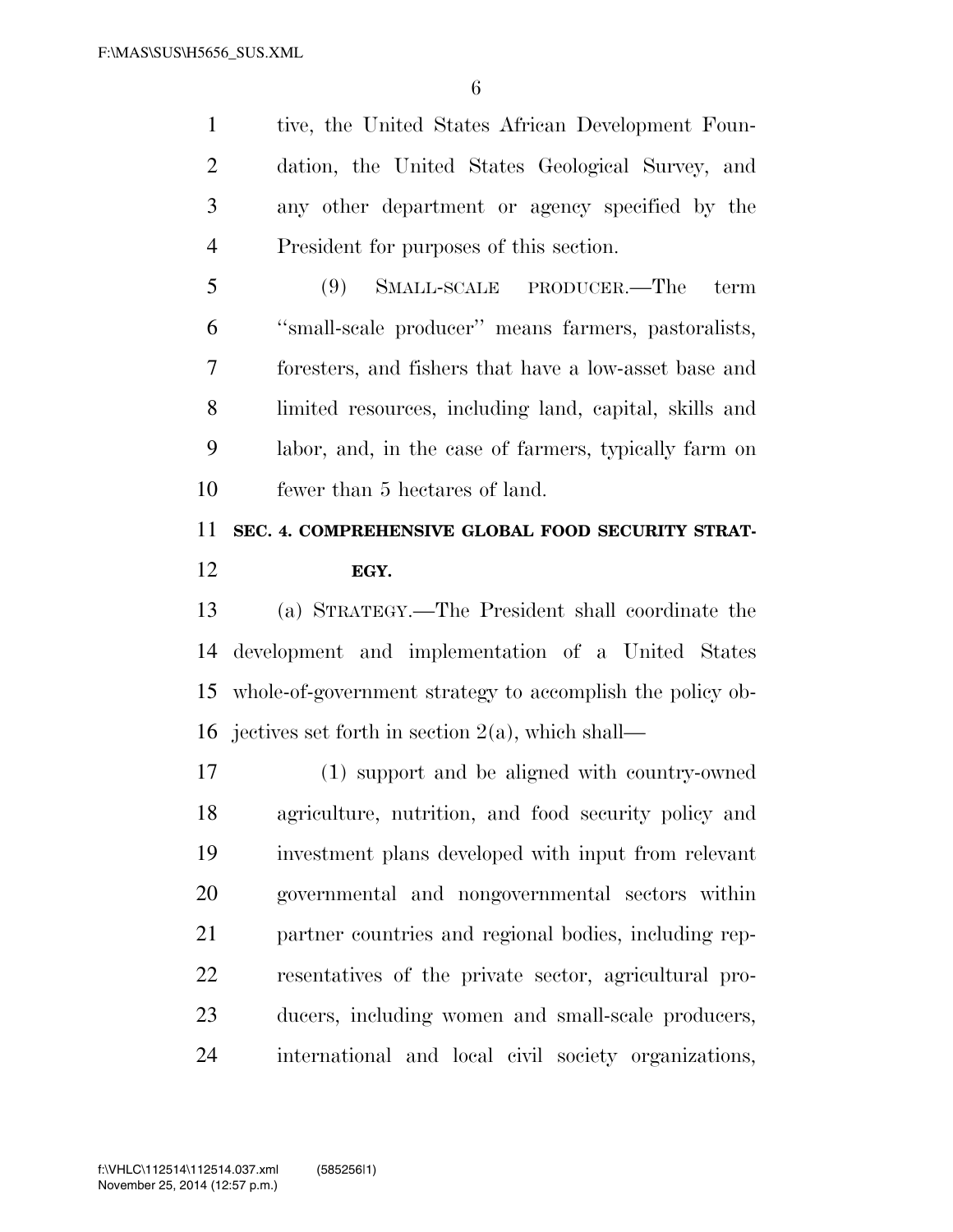faith-based organizations, research institutions, and farmers as reasonable and appropriate;

 (2) support inclusive agricultural value chain development, with small-scale producers, especially women, gaining greater access to the inputs, skills, networking, bargaining power, financing, and mar- ket linkages needed to sustain their long-term eco-nomic prosperity;

 (3) seek to improve the nutritional status of women and children, particularly during the critical first 1,000-day window until a child reaches 2 years of age, with a focus on reducing child stunting;

 (4) seek to ensure the long-term success of pro- grams by building the capacity of local organizations and institutions;

 (5) integrate resilience strategies into food secu- rity programs, such that chronically vulnerable pop- ulations are better able to build safety nets, secure livelihoods, access markets, and access opportunities from longer-term economic growth;

 (6) develop community and producer resiliency to natural disasters, emergencies, and natural occur-rences that adversely impact agricultural yield;

 (7) harness science, technology, and innovation, including the research conducted at Feed the Future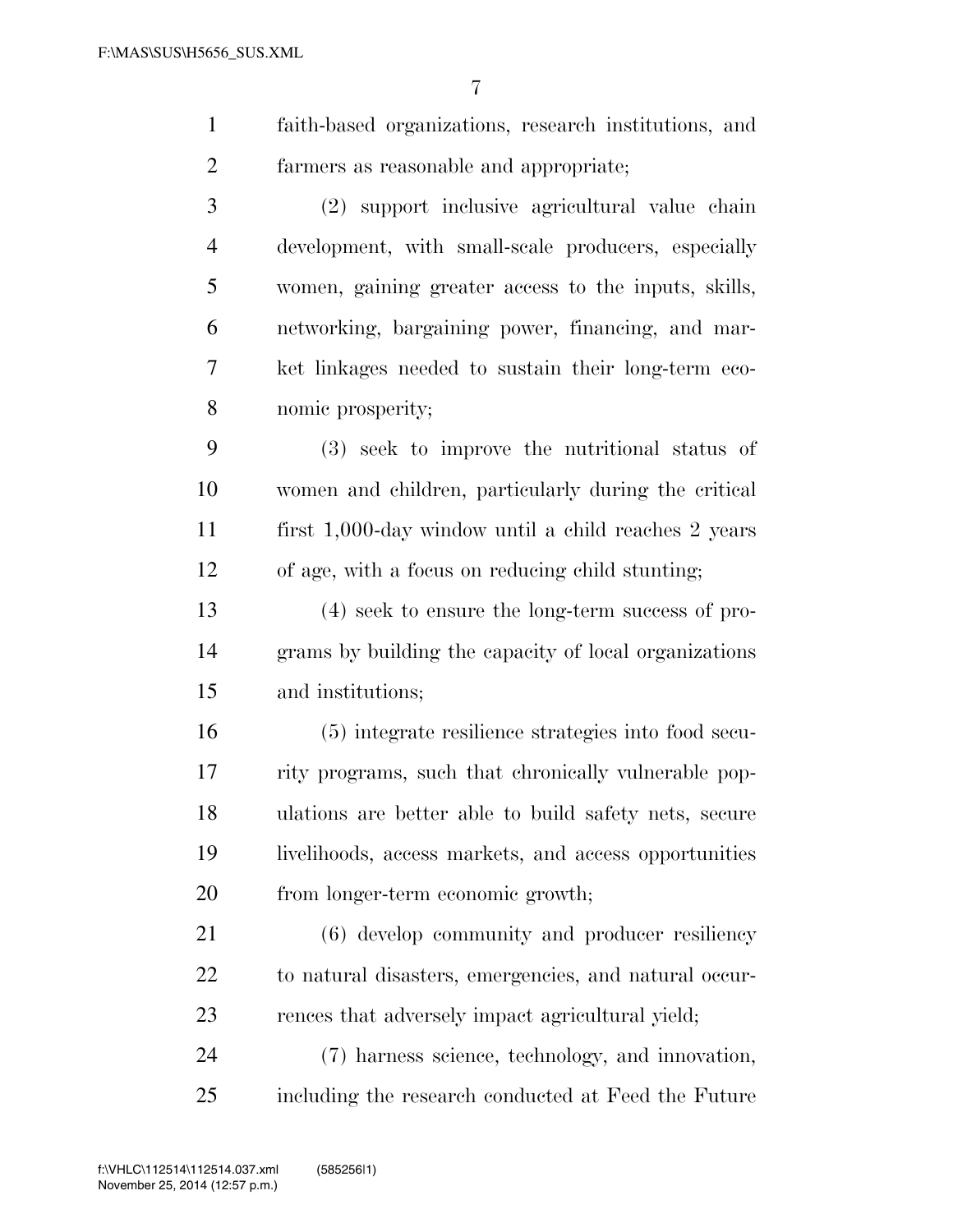| Innovation Labs, or any successor entities, through- |
|------------------------------------------------------|
| out the United States;                               |

 (8) support integrating agricultural develop- ment activities among food insecure populations liv- ing in proximity to designated national parks or wildlife areas to support wildlife conservation efforts;

 (9) leverage resources and expertise through partnerships with the private sector, farm organiza- tions, cooperatives, civil society, faith-based organi-zations, research entities, and academic institutions;

 (10) support collaboration, as appropriate, be- tween United States universities and public and pri- vate institutions in developing countries to promote agricultural development and innovation;

 (11) set clear and transparent selection criteria for target countries, regions, and intended bene- ficiaries of assistance to implement the Global Food Security Strategy;

 (12) set specific and measurable goals, targets, and time frames, and a plan of action consistent with the policy objectives described in section 2(a);

 (13) seek to ensure that target countries re- spect and promote the lawful land tenure rights of local communities, particularly those of women and small-scale producers; and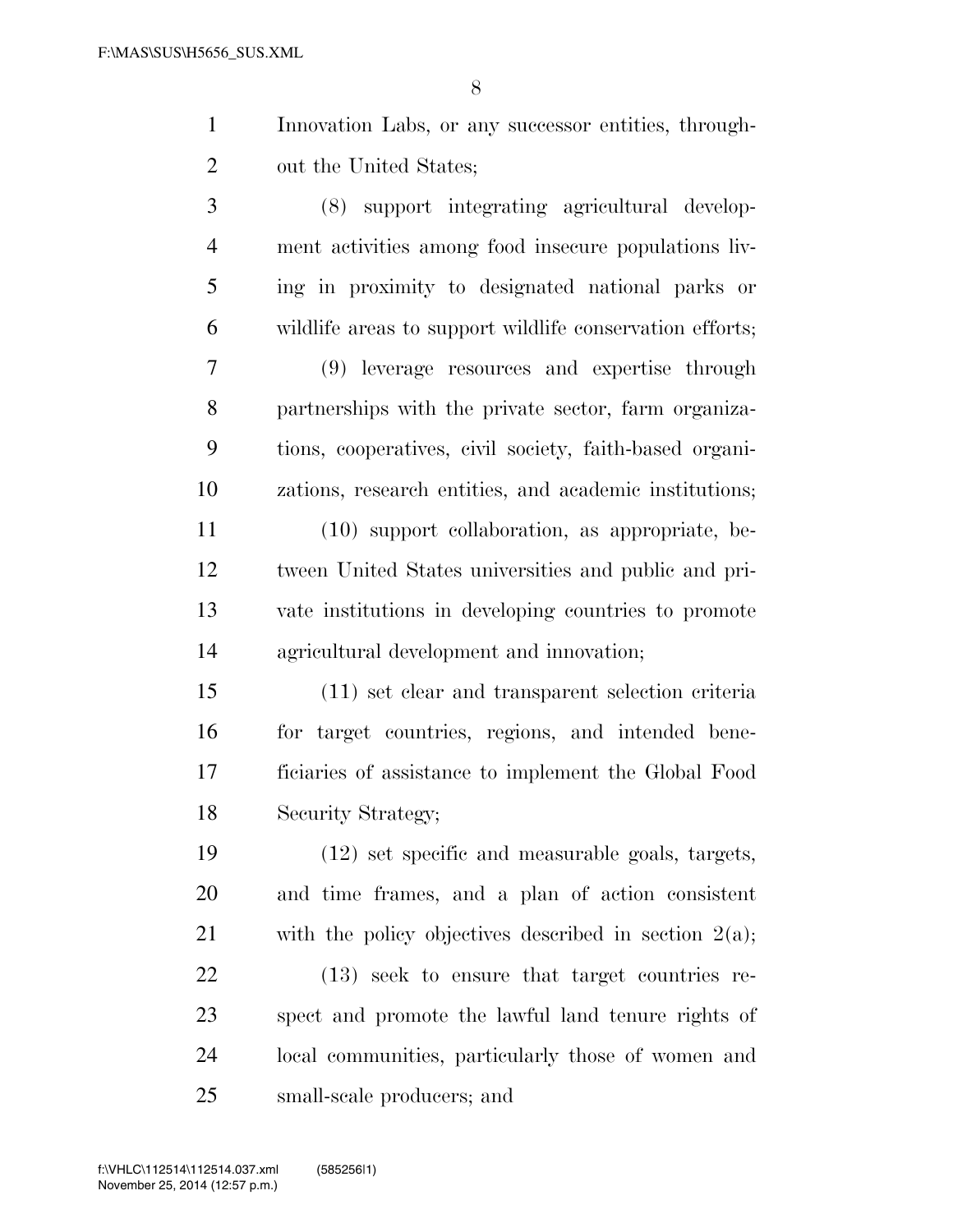| $\mathbf{1}$   | (14) include criteria and methodology for grad-         |
|----------------|---------------------------------------------------------|
| $\overline{2}$ | uating countries from assistance to implement the       |
| 3              | Global Food Security Strategy once the countries        |
| $\overline{4}$ | have achieved certain benchmarks.                       |
| 5              | (b) COORDINATION.—The President shall coordinate,       |
| 6              | through a whole-of-government approach, the efforts of  |
| 7              | relevant Federal departments and agencies in the imple- |
| 8              | mentation of the Global Food Security Strategy by—      |
| 9              | (1) establishing monitoring and evaluation sys-         |
| 10             | tems, coherence, and coordination across relevant       |
| 11             | Federal departments and agencies; and                   |
| 12             | (2) establishing platforms for regular consulta-        |
| 13             | tion and collaboration with key stakeholders, includ-   |
| 14             | $ing$ —                                                 |
| 15             | (A) multilateral institutions;                          |
| 16             | (B) private voluntary organizations;                    |
| 17             | (C) cooperatives;                                       |
| 18             | (D) the private sector;                                 |
| 19             | (E) local nongovernmental and civil society             |
| 20             | organizations;                                          |
| 21             | (F) faith-based organizations;                          |
| 22             | (G) congressional committees; and                       |
| 23             | (H) other stakeholders, as appropriate.                 |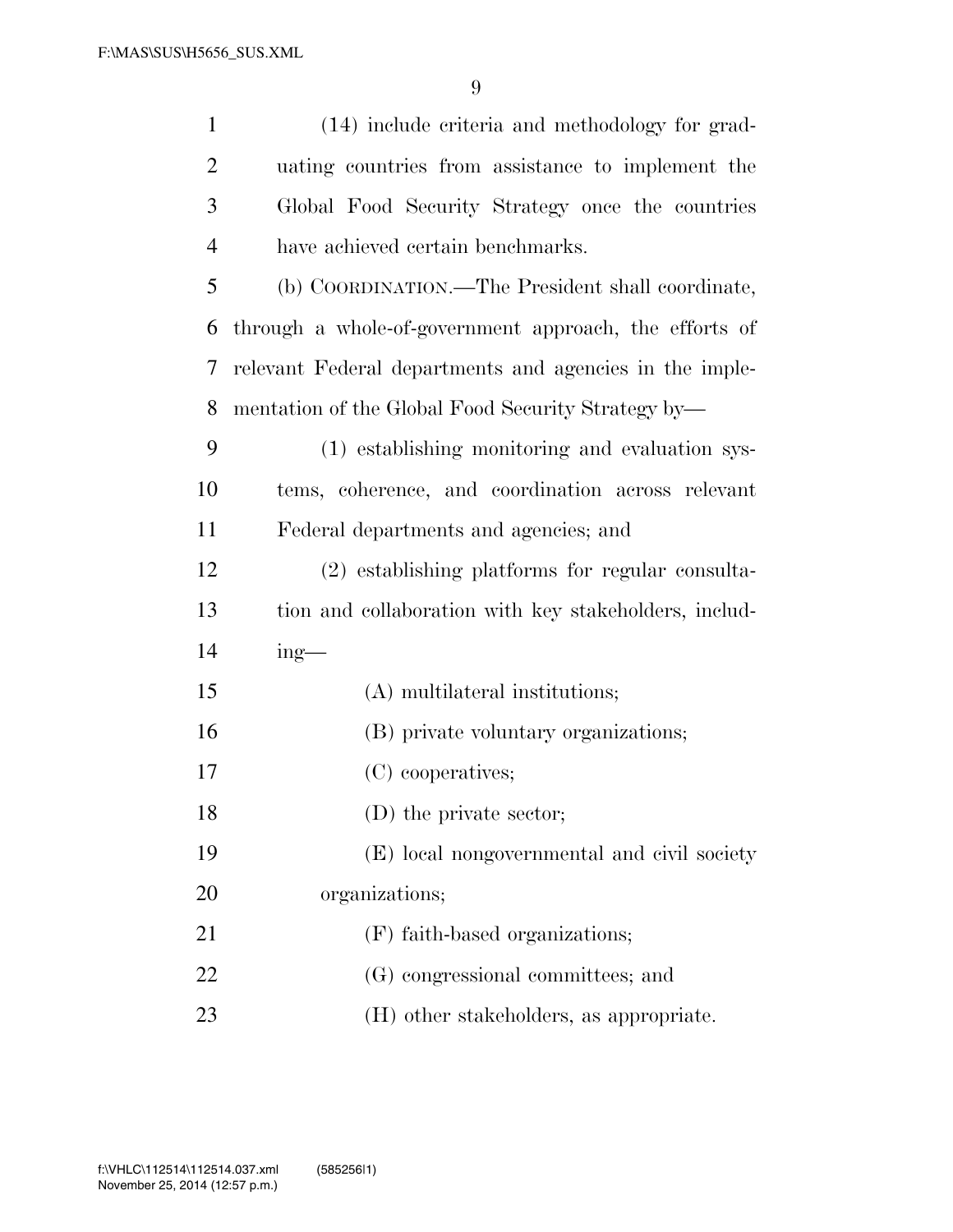### **SEC. 5. ASSISTANCE TO IMPLEMENT THE GLOBAL FOOD SE-CURITY STRATEGY.**

 (a) IN GENERAL.—The President is authorized to provide assistance to implement the Global Food Security Strategy pursuant to the authorities of section 103, sec- tion 103A, title XII of chapter 2 of part I, and chapter 4 of part II of the Foreign Assistance Act of 1961 (22 U.S.C. 2151a, 2151a–1, 2220a et seq., and 2346 et seq.) notwithstanding any other provision of law.

 (b) MONITORING AND EVALUATION.—The President should seek to ensure that assistance to implement the Global Food Security Strategy is provided under estab- lished parameters for a rigorous accountability system to monitor and evaluate progress and impact of the strategy, including by reporting to the appropriate congressional committees and the public on an annual basis.

 (c) AUTHORIZATION OF APPROPRIATIONS.—There is authorized to be appropriated to the President \$1,000,600,000 for fiscal year 2015 to carry out this sec-tion.

#### **SEC. 6. REPORT.**

 (a) IN GENERAL.—Not later than 1 year after the date of the enactment of this Act, the President shall sub- mit to the appropriate congressional committees a report that describes the status of the implementation of the Global Food Security Strategy.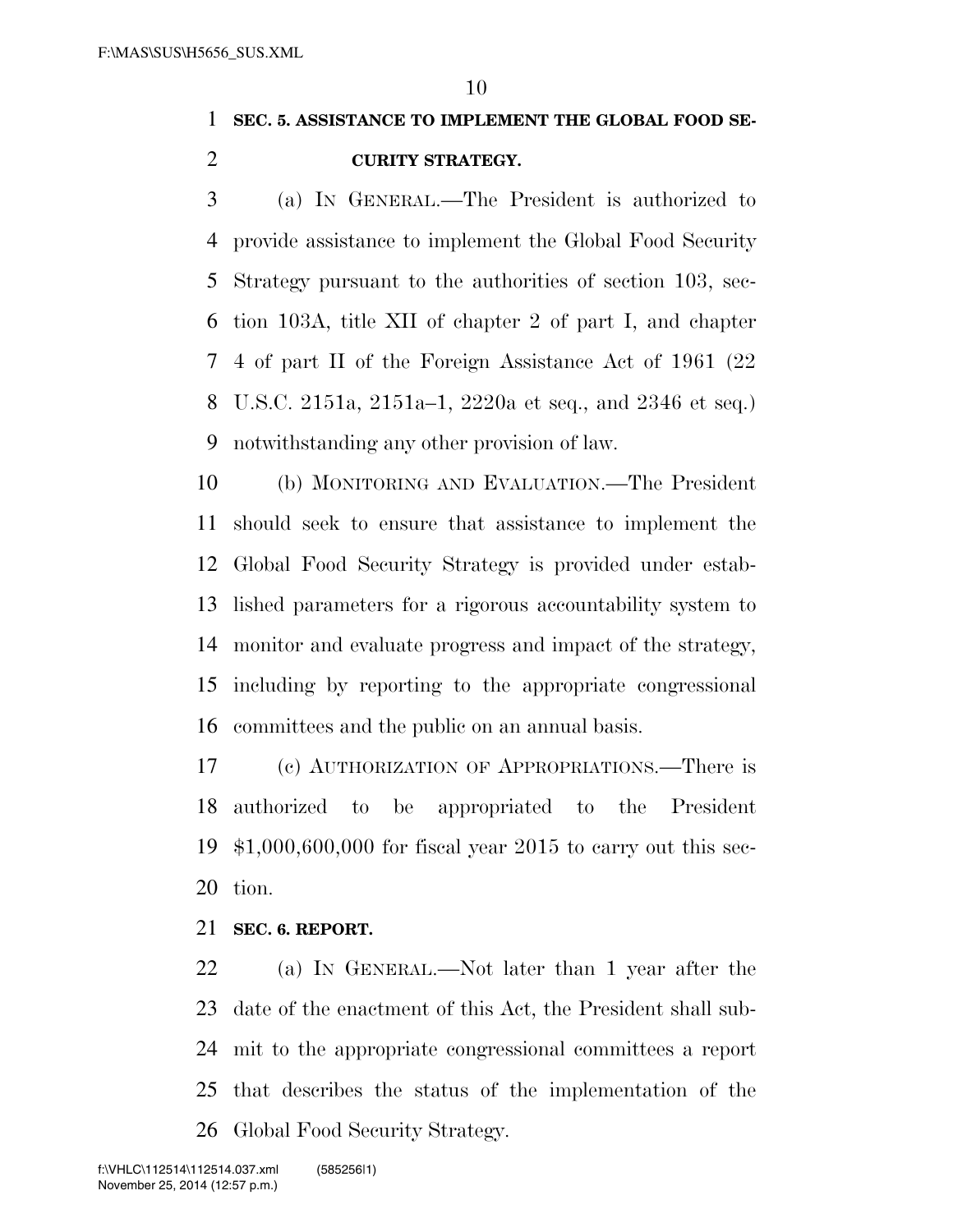(b) CONTENT.—The report required under subsection 2 (a) shall—

 (1) contain a summary of the Global Food Se-curity Strategy as an appendix;

 (2) identify any substantial changes made in the Global Food Security Strategy during the pre-ceding calendar year;

 (3) identify the indicators that will be used to measure results, set benchmarks for progress over time, and establish mechanisms for reporting results 11 in an open and transparent manner;

 (4) describe the progress made in implementing the Global Food Security Strategy;

 (5) assess the progress and results of imple- menting international food and nutrition security programming;

 (6) contain a transparent, open, and detailed accounting of spending by relevant Federal depart- ments and agencies to implement the Global Food Security Strategy, including by listing all recipients of funding or partner organizations and, to the ex-22 tent possible, describing their activities;

 (7) identify any United States legal or regu-latory impediments that could obstruct the effective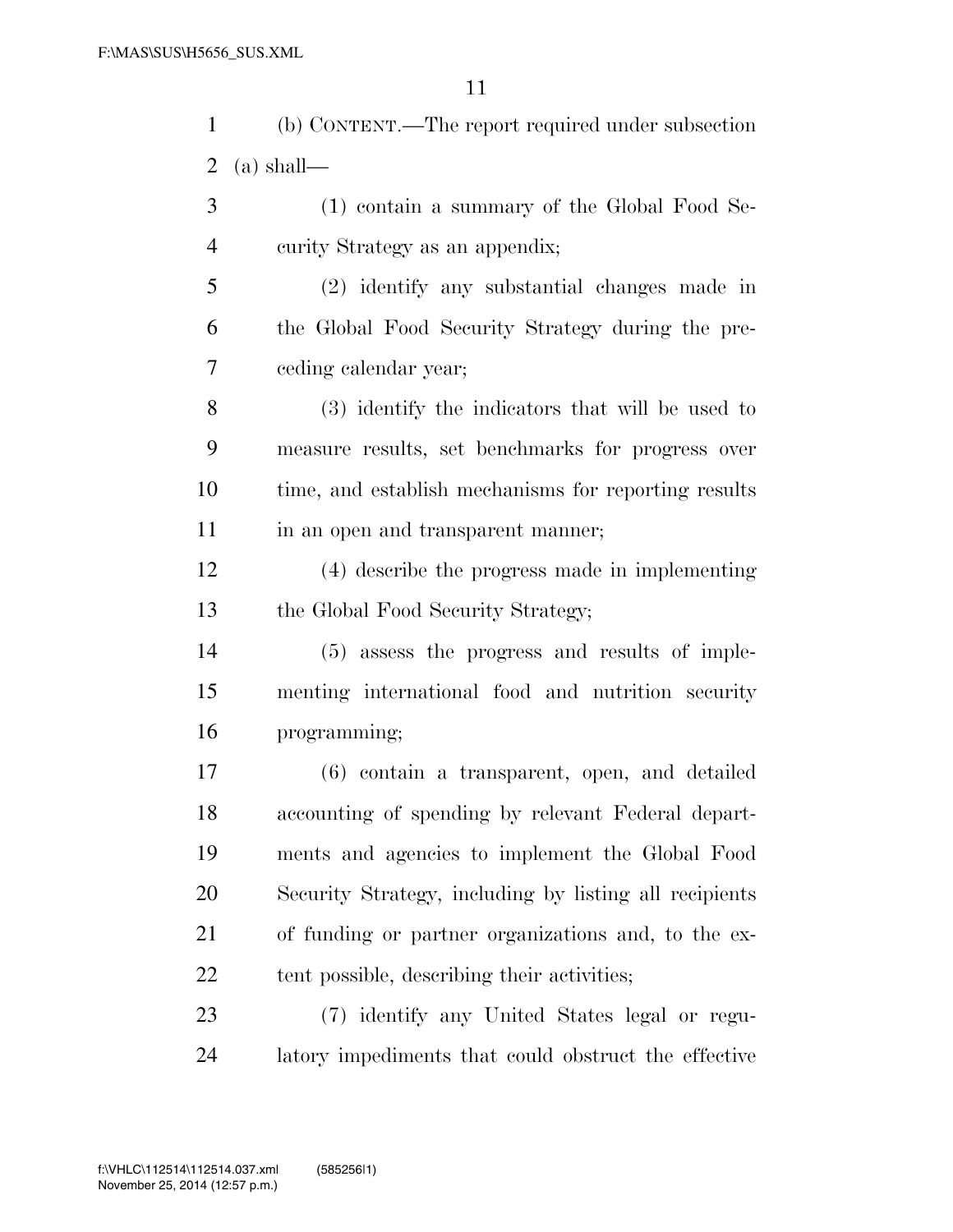| $\mathbf{1}$   | implementation of the programming referred to in      |
|----------------|-------------------------------------------------------|
| $\overline{2}$ | paragraph $(5)$ ;                                     |
| 3              | (8) contain a clear gender analysis of program-       |
| $\overline{4}$ | ming that includes established disaggregated gender   |
| 5              | indicators to better analyze outcomes for food pro-   |
| 6              | ductivity, income growth, equity in access to inputs, |
| 7              | jobs and markets, and nutrition;                      |
| 8              | (9) describe the strategies and benchmarks for        |
| 9              | graduating target countries and monitoring<br>any     |
| 10             | graduated target countries;                           |
| 11             | (10) assess efforts to coordinate United States       |
| 12             | international food security and nutrition programs,   |
| 13             | activities, and initiatives with—                     |
| 14             | (A) other bilateral donors;                           |
| 15             | (B) international and multilateral organi-            |
| 16             | zations;                                              |
| 17             | (C) international financial institutions;             |
| 18             | (D) host country governments;                         |
| 19             | (E) international and local private vol-              |
| 20             | untary, nongovernmental, faith-based organiza-        |
| 21             | tions, and civil society organizations; and           |
| 22             | (F) other stakeholders;                               |
| 23             | (11) assess United States Government-facili-          |
| 24             | tated private investment in related sectors and the   |